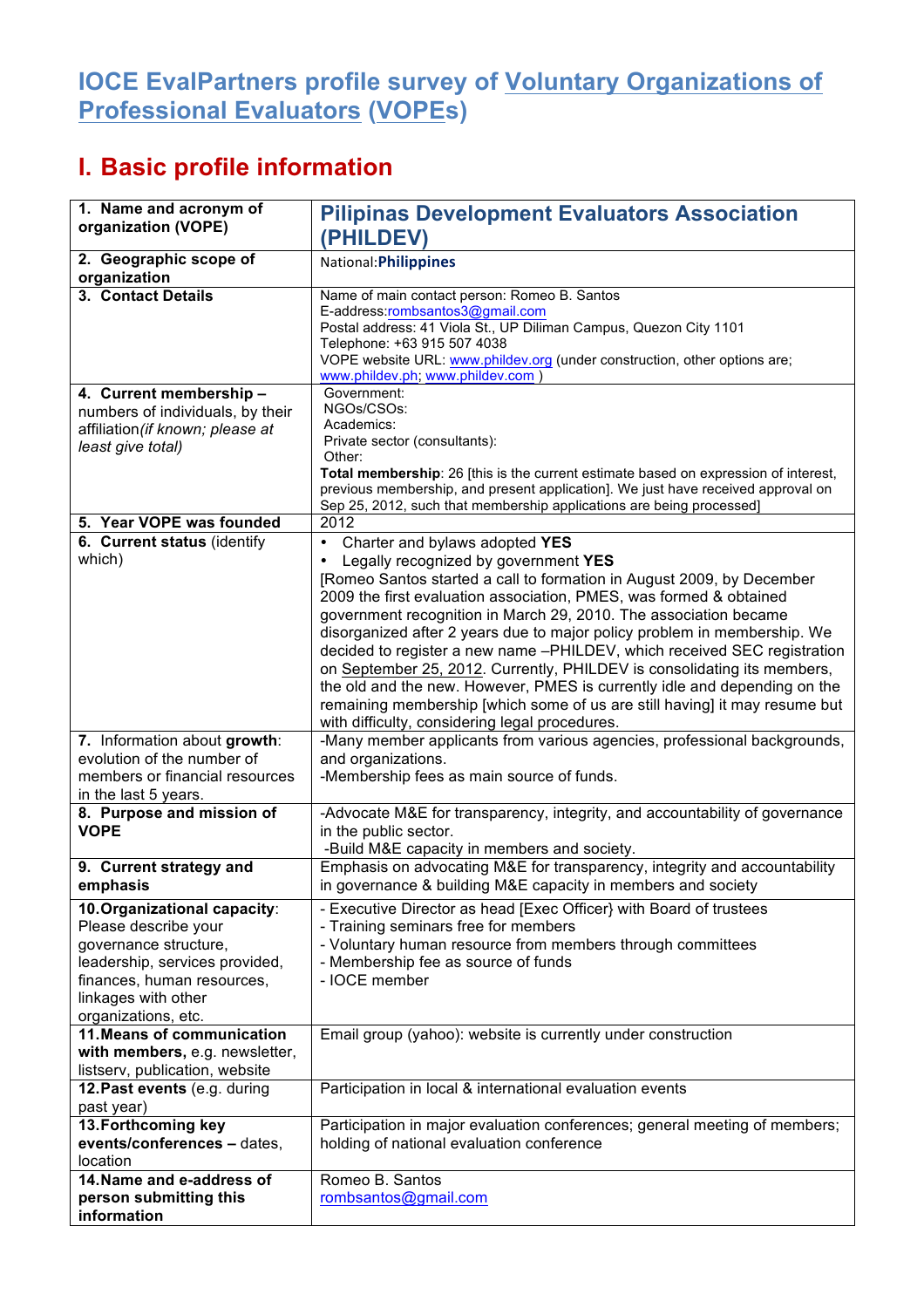## **II.Experience with Evaluation Capacity Building**

| 1. Background: Please<br>provide a brief history of the<br>formation of this organization<br>(VOPE).<br>1.1 Who were/are the key<br>players?<br>1.2 How many members do<br>you have on your governing<br>board/ committee?<br>1.3What are the main existing<br>strengths that your VOPE is<br>trying to capitalize on?<br>1.4What are the main<br>challenges that your VOPE is<br>trying to address?                                                                                                                                                                                                                                                                       | 1.1 Key players are experience consultant members who have overseas<br>exposures -who did projects with JICA, ADB, WB, USAID, Oxfam,<br>AusAID, etc -in Afghanistan, Sudan, Iraq, Timor Leste, others.<br>1.2 Currently, five (5) members in the governing board<br>1.3 The experienced members willing to mentor young members;<br>training skills of main members; the dedication of members to M&E<br>main members being active in international evaluation network<br>[RSantos in regional association & Sue Tamondong as VP of<br>IDEAS, etc]<br>1.4 The need to unify and consolidate membership; members selection;<br>building evaluation capacity among members                                                                                                                                                                                                                                                                                    |
|----------------------------------------------------------------------------------------------------------------------------------------------------------------------------------------------------------------------------------------------------------------------------------------------------------------------------------------------------------------------------------------------------------------------------------------------------------------------------------------------------------------------------------------------------------------------------------------------------------------------------------------------------------------------------|-------------------------------------------------------------------------------------------------------------------------------------------------------------------------------------------------------------------------------------------------------------------------------------------------------------------------------------------------------------------------------------------------------------------------------------------------------------------------------------------------------------------------------------------------------------------------------------------------------------------------------------------------------------------------------------------------------------------------------------------------------------------------------------------------------------------------------------------------------------------------------------------------------------------------------------------------------------|
| 2. Organizational motivation:<br>What were/are the driving<br>forces of the VOPE and its<br>historical development?                                                                                                                                                                                                                                                                                                                                                                                                                                                                                                                                                        | - The low M&E capacity in many sectors of the country's society, both<br>public and private.<br>-Many years of attempts to form the association [since 2005] turned<br>futile. In the last part 2009, I [R Santos] after completing a course in<br>development evaluation in IPDET 2008, felt the need to organize a<br>group inclined to M&E practice, with the belief that without an organized<br>effort, building capacity in M&E will be difficult. Starting with a group of<br>6 composed of people with and without hands on experience in<br>development evaluation, we succeeded after 3 meetings to organize<br>and register formally the association. We obtained government<br>recognition a matter of 2 months. The new association [PMES] lasted<br>two years, then major impediments to growth surfaced -that the<br>organization became disorganized. It is currently stagnant. We<br>registered a new organization under the name PHILDEV. |
| 3. Evaluation Capacity<br><b>Building: What has your</b><br>VOPE done to promote<br>evaluation (M&E) capacity?                                                                                                                                                                                                                                                                                                                                                                                                                                                                                                                                                             | -We do our best to promote the association and M&E through active<br>participation of our members in M&E forums, conferences, and web-<br>based activities. Also, by membership in international<br>groups related to M&E.                                                                                                                                                                                                                                                                                                                                                                                                                                                                                                                                                                                                                                                                                                                                  |
| 4. Context / target entities:<br>More specifically, who are the<br>persons or institutions your<br>organization seeks to influence<br>(to strengthen evaluation<br>capacity)? For example:<br>4.1 Technical capacities to<br>supply quality evaluations,<br>partnering with experts,<br>local universities or others<br>to provide training for<br>members, etc.;<br>4.2 Strengthening VOPE<br>organizational capacity<br>itself;<br>4.3 Enhancing the enabling<br>environment for<br>evaluation, including<br>strengthening the demand<br>for and use of evaluations<br>by policy makers;<br>4.4 Influencing governmental<br>policiesrelated to<br>evaluation, evaluation | -We target policy makers, and those who make decisions in<br>government and organizations.<br>-We invite members from consultancy agencies, NGOs, other<br>professionals.<br>-We partner with research institutions, evaluation advocacy groups.<br>-We strengthen membership by actual training on M&E.                                                                                                                                                                                                                                                                                                                                                                                                                                                                                                                                                                                                                                                    |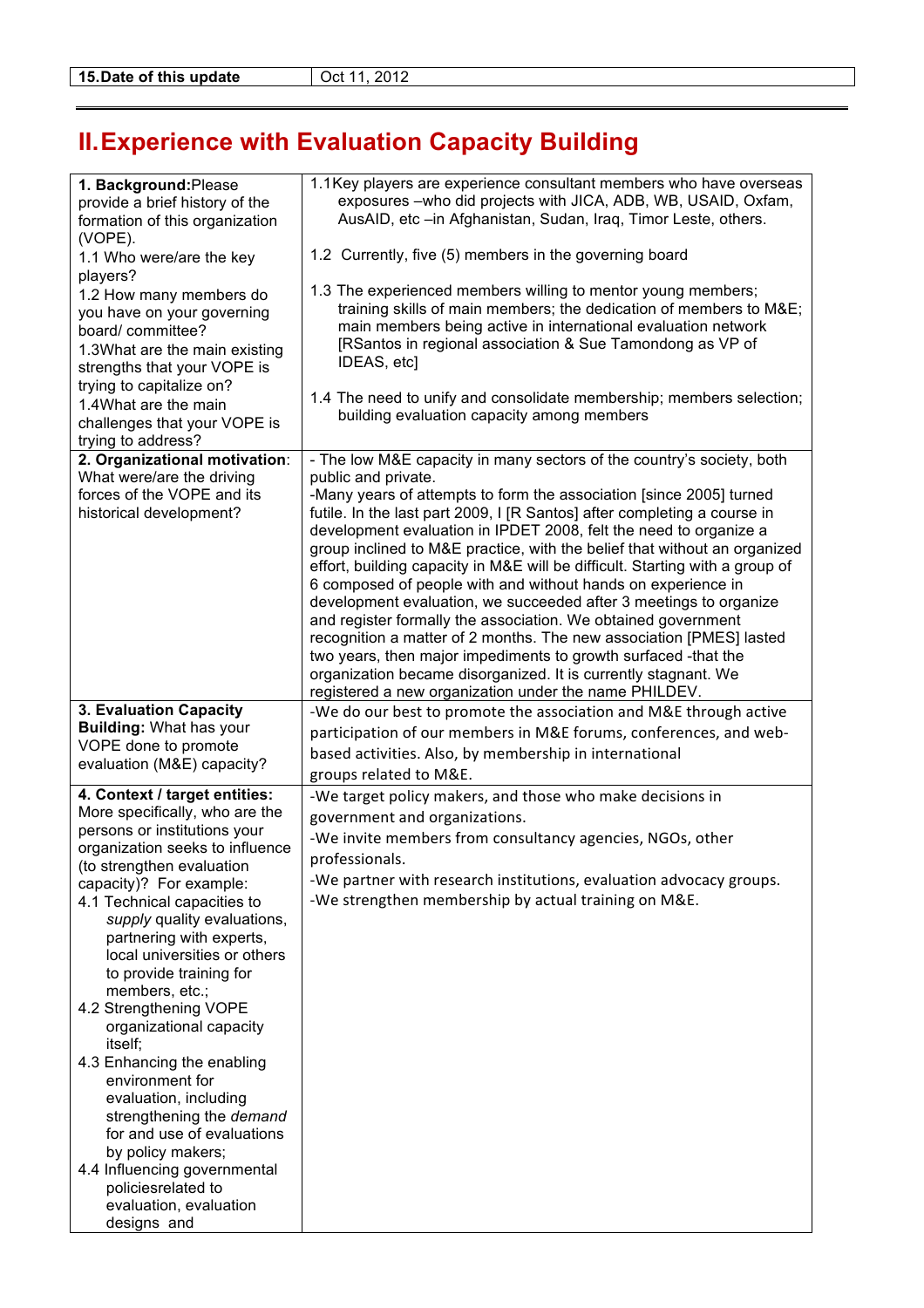| implementation of M&E<br>systems, etc.                                                                                                                                                                                                                                                                                     |                                                                                                                                                                                                                                                                                                                                                                                                                                                                                                                                                                                                                                |                                                                                                                                                                                                                                                                                                                                                                                                                                                                                                                                                                                                                                                                                                                                                                                                                                                                                                                                                                                                                                                                                                                                                                                                                                                                                                                                                                                                                                                                                                                                                                                                                                                                                                                                                                                                                                                                                                                                                                                       |  |
|----------------------------------------------------------------------------------------------------------------------------------------------------------------------------------------------------------------------------------------------------------------------------------------------------------------------------|--------------------------------------------------------------------------------------------------------------------------------------------------------------------------------------------------------------------------------------------------------------------------------------------------------------------------------------------------------------------------------------------------------------------------------------------------------------------------------------------------------------------------------------------------------------------------------------------------------------------------------|---------------------------------------------------------------------------------------------------------------------------------------------------------------------------------------------------------------------------------------------------------------------------------------------------------------------------------------------------------------------------------------------------------------------------------------------------------------------------------------------------------------------------------------------------------------------------------------------------------------------------------------------------------------------------------------------------------------------------------------------------------------------------------------------------------------------------------------------------------------------------------------------------------------------------------------------------------------------------------------------------------------------------------------------------------------------------------------------------------------------------------------------------------------------------------------------------------------------------------------------------------------------------------------------------------------------------------------------------------------------------------------------------------------------------------------------------------------------------------------------------------------------------------------------------------------------------------------------------------------------------------------------------------------------------------------------------------------------------------------------------------------------------------------------------------------------------------------------------------------------------------------------------------------------------------------------------------------------------------------|--|
| 5. Public accountability: Is<br>your VOPE helping to<br>strengthen oversight and<br>transparency of government<br>programs? If so, in what ways?<br>Can you share any success<br>stories of evaluators or others<br>promoting public<br>accountability?                                                                    | Yes, through the officers of the association involved in conducting<br>training of people and different government agencies and such as the<br>Department of Labor, Commission on Women, Department of Trade<br>and Industry, advocacy on building transparency, accountability, and<br>Integrity in governance is advanced. The success comes in the form of<br>enthusiasm becoming heightened among different sectors such that<br>many have requested training programs -like, some departments in<br>the Armed Forces of the Philippines, Academes, Public Private<br>Partnership, Department of Social Welfare, and NGOs. |                                                                                                                                                                                                                                                                                                                                                                                                                                                                                                                                                                                                                                                                                                                                                                                                                                                                                                                                                                                                                                                                                                                                                                                                                                                                                                                                                                                                                                                                                                                                                                                                                                                                                                                                                                                                                                                                                                                                                                                       |  |
| 6. More specifically, what are<br>some of the key themes for<br>which you advocate? For<br>example, are you promoting<br>issues related to cultural<br>sensitivity, equity, social<br>justice, empowerment,<br>transformation, gender,<br>environment, poverty? If so,<br>please describe or attach<br>relevant documents. | -Environment<br>-Industry<br>-Poverty<br>-Education<br>-Health<br>1. following link:<br>M&E Institute from the Philippines<br>attempt to fill that gap.<br>The proposal can be downloaded here:<br>information can be found here:<br>http://www.ees2012.org/<br>representing PMES<br><b>Mixed methods</b><br>and attribution<br>challenges                                                                                                                                                                                                                                                                                     | http://www.seachangecop.org/seachange/forum.aspx?g=topics&f=14<br>Topic 4: SEA Change member Mr. Romeo Santos' pre-conference<br>workshop proposal "How sound is your Theory of Change?"<br>A final SEA Change member is Mr. Romeo Santos of the Workland<br>(http://www.worklandresearch.com/index.php). Prior to the EES<br>Conference pre-conference workshops will be organized and Mr.<br>Santos has submitted a workshop proposal with the title "How sound is<br>your Theory of Change? Building skills in developing ToC model and<br>understanding its link with rigorous evaluation and research design."<br>Evaluation practitioners seem unanimous in saying that the ToC is one<br>significant part of program evaluation. It is seen as a prerequisite for a<br>sound evaluation design. In fact, it can also be argued that the concept<br>of ToC can have a big role in strategic planning during the designing of<br>the intervention itself, not just during its evaluation. However, many<br>practitioners still find difficult to understand the concept -much more<br>develop a sound ToC given a particular context of intervention. Many<br>practitioners confuse ToC Models with Results Frame or Results<br>Framework. The existing variety of ideas, nuances, and practices do<br>not contribute much to clarity on how sound ToC application bears on<br>the strength of evaluation and the research design. This workshop will<br>http://www.seachangecop.org/seachange/files/documents/2012_05_01<br>Workland MandE and SEA Change workshop proposal.pdf<br>We will keep you posted about all Conference developments. More<br>2. http://www.nonie2012.org/thursday-19th-april-2012<br>2012 NONIE MEETING Participation Apr 19-20, Rome -<br>Chair: Margareta de Goys (UNEG/ UNIDO)<br>Panel discussion with <b>Howard White</b> (3ie), Romeo<br><b>Santos</b> (Pilipinas Monitoring and Evaluation Society), Patricia<br><b>Rogers and Elliot Stern</b> |  |
| 7. Methods: Experiences in<br>strengthening skills of<br>individual members, by (for<br>example):<br>organizing workshops led                                                                                                                                                                                              | building                                                                                                                                                                                                                                                                                                                                                                                                                                                                                                                                                                                                                       | -Organizing workshops & training seminars for members' capacity<br>-Organizing consultant teams from members of the association<br>whenever senior members get consultancy job commissions -this                                                                                                                                                                                                                                                                                                                                                                                                                                                                                                                                                                                                                                                                                                                                                                                                                                                                                                                                                                                                                                                                                                                                                                                                                                                                                                                                                                                                                                                                                                                                                                                                                                                                                                                                                                                      |  |